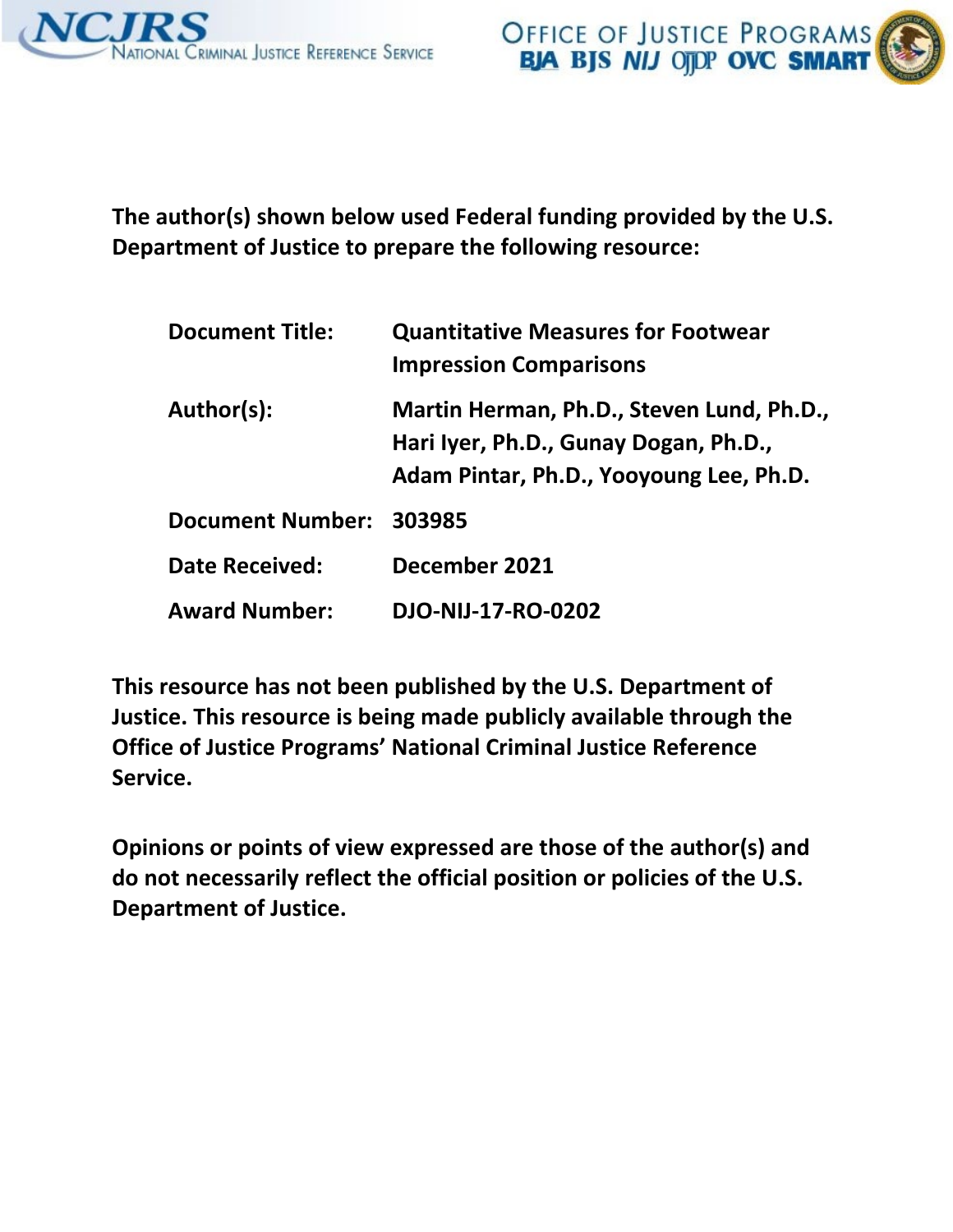This resource was prepared by the author(s) using Federal funds provided by the U.S. Department of Justice. Opinions or points of view expressed are those of the author(s) and do not necessarily reflect the official position or policies of the U.S. Department of Justice.

#### FINAL REPORT

### Interagency Agreement between National Institute of Justice, Office of Justice Programs and National Institute of Standards and Technology

#### Interagency Agreement Number: DJO-NIJ-17-RO-0202

Project Title: Quantitative Measures for Footwear Impression Comparisons

Principal Investigator: Dr. Martin Herman National Institute of Standards and Technology 100 Bureau Drive, STOP 2000 Gaithersburg, MD 20899-2000 Phone: 301-975-2788 Email: [martin.herman@nist.gov](mailto:martin.herman@nist.gov)

Other Key NIST Personnel: Dr. Steven Lund, Dr. Hari Iyer, Dr. Günay Doğan, Dr. Adam Pintar, Dr. Yooyoung Lee

Award Recipient: National Institute of Standards and Technology

Agreement Period: 09/28/2017 – 06/30/2020 (includes 6-month extension)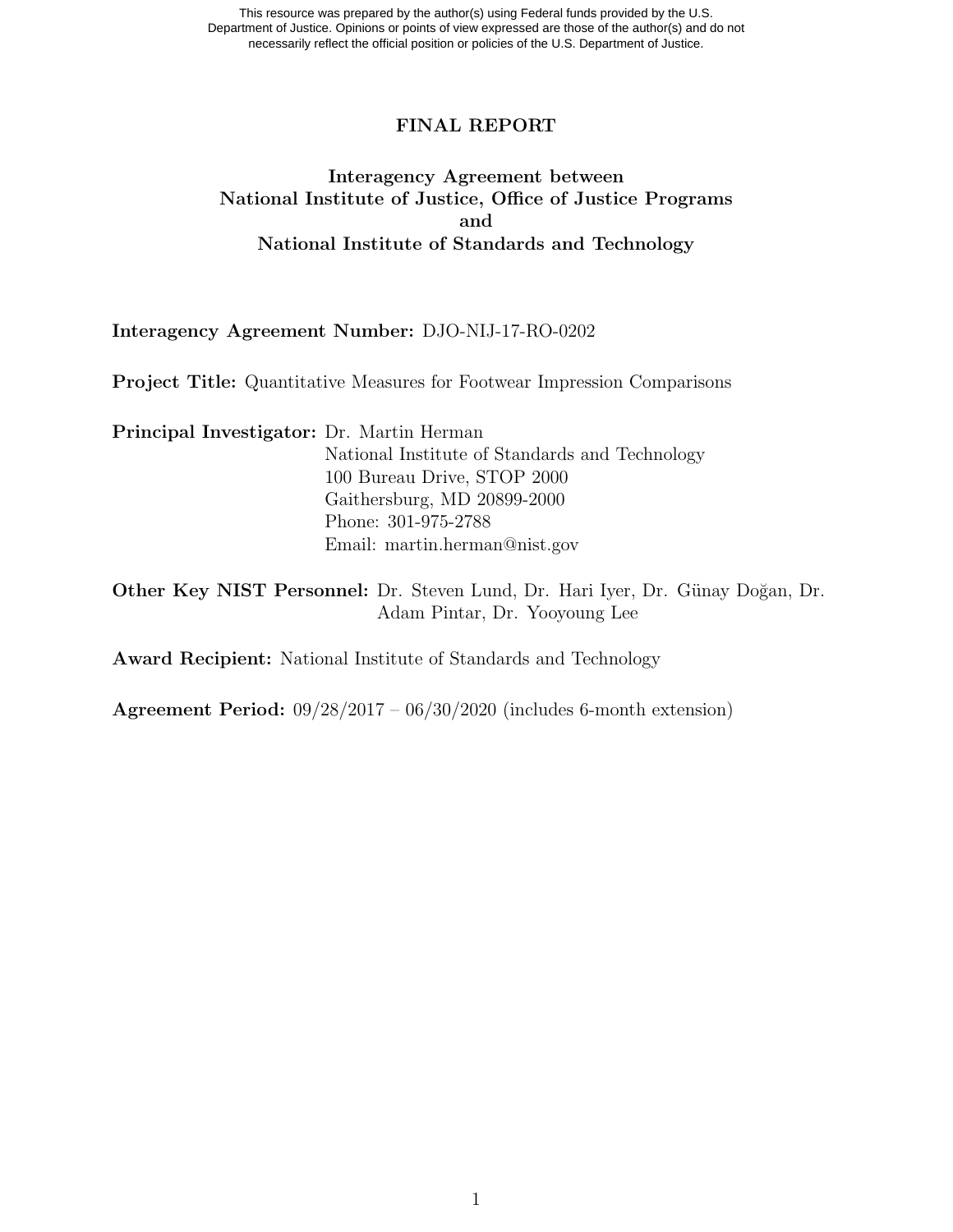## Disclaimer

Certain commercial entities, equipment, or materials may be identified in this paper in order to describe an experimental procedure or concept adequately. Such identification is not intended to imply recommendation or endorsement by NIST, nor is it intended to imply that the entities, materials, or equipment are necessarily the best available for the purpose.

The opinions, recommendations, findings, and conclusions presented in this paper do not necessarily reflect the views or policies of NIST or the United States Government.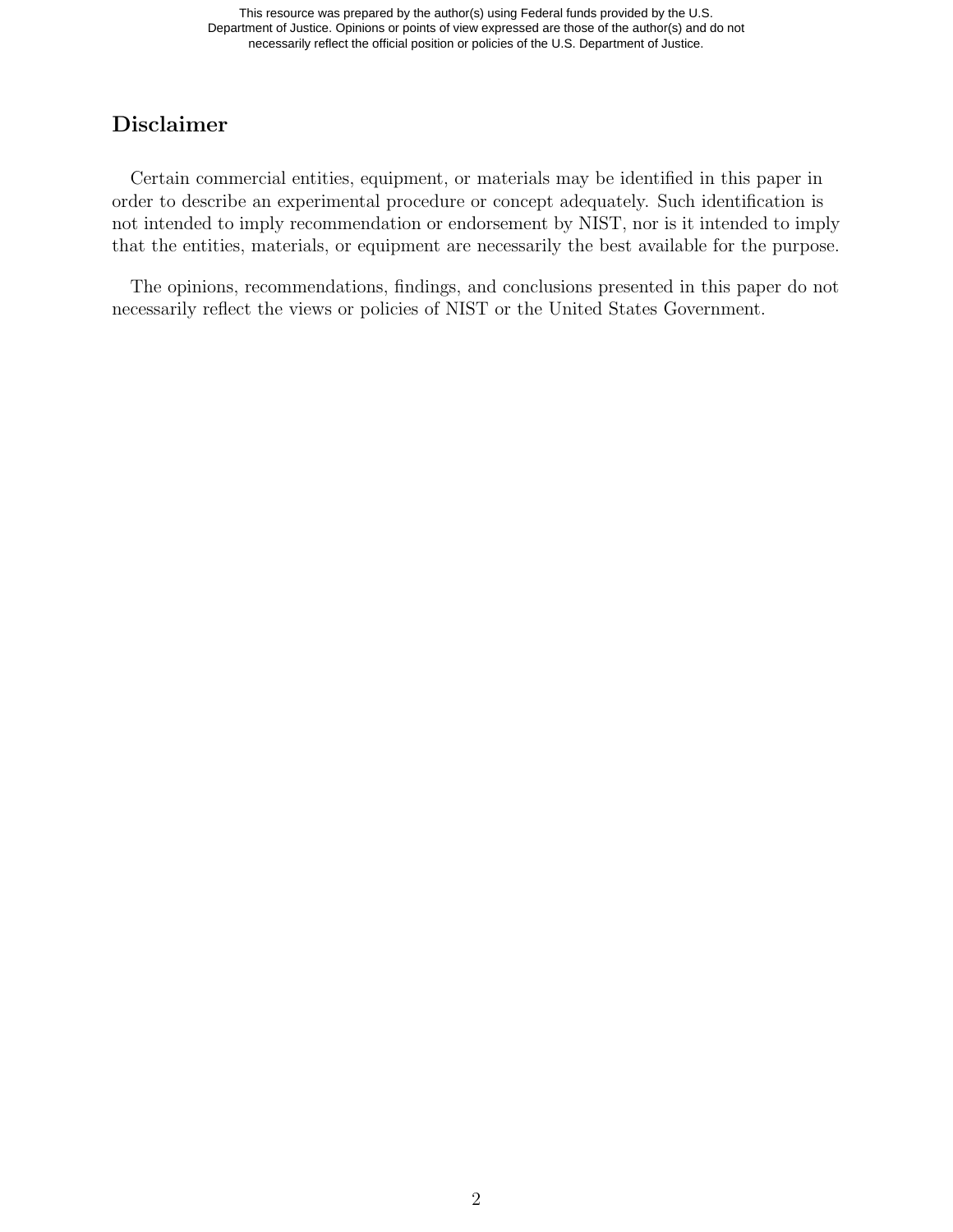# Purpose of Research

In the U.S. judicial system, forensic footwear examiners provide expert opinions and interpretations that arise from personal knowledge, training, and experience. Such opinions and interpretations rely heavily on the examiner's subjective judgement rather than on an empirically demonstrable basis. Recognizing this, the U.S. National Academy of Sciences [1] and the President's Council of Advisors on Science and Technology [2] set forth quantitative and automation goals for forensic pattern disciplines including footwear impression evaluations. Despite recent progress in automated footwear impression comparison for database retrieval, there is no end-to-end system available today that can be deployed in casework to provide quantitative support for examiner conclusions.

Given a questioned impression (crime scene) and a test impression (obtained from a shoe of interest), an important question to triers of fact is "did the shoe that made the test impression also make the questioned impression?" In actual casework, the answer to this question is uncertain and different examiners will have different levels of confidence regarding whether or not the two impressions were made by the same shoe. This personal uncertainty highlights the importance of identifying objective information available to shape one's perception. When using a computer algorithm to assign an ordinal similarity score between two impressions, such objective information can be recognized by considering questions such as:

- How similar are the test and questioned impressions?
- How similar to the questioned impression are test impressions from other shoes?
- What similarity levels have we seen in the past when comparing test and questioned impressions known to have come from the same shoe?
- What similarity levels have we seen when comparing test and questioned impressions from two different shoes of arbitrary make, model and size?
- What similarity levels have we seen in the past when comparing test and questioned impressions from two different shoes of the same make, model and size (which we call 'close non-matches')?

Though the answers to these questions, by themselves, do not tell us whether or not the questioned impression was made by the shoe of interest, their answers form an empirical basis for subsequent subjective interpretation and can help investigators, lawyers, judges, and jurors alike with the decisions they make throughout the investigative and judicial processes.

Though research has produced many similarity metrics and scores for quantifying pattern comparisons, pattern evidence disciplines have long experienced difficulty in applying their methods to casework in a manner that withstands scientific scrutiny. For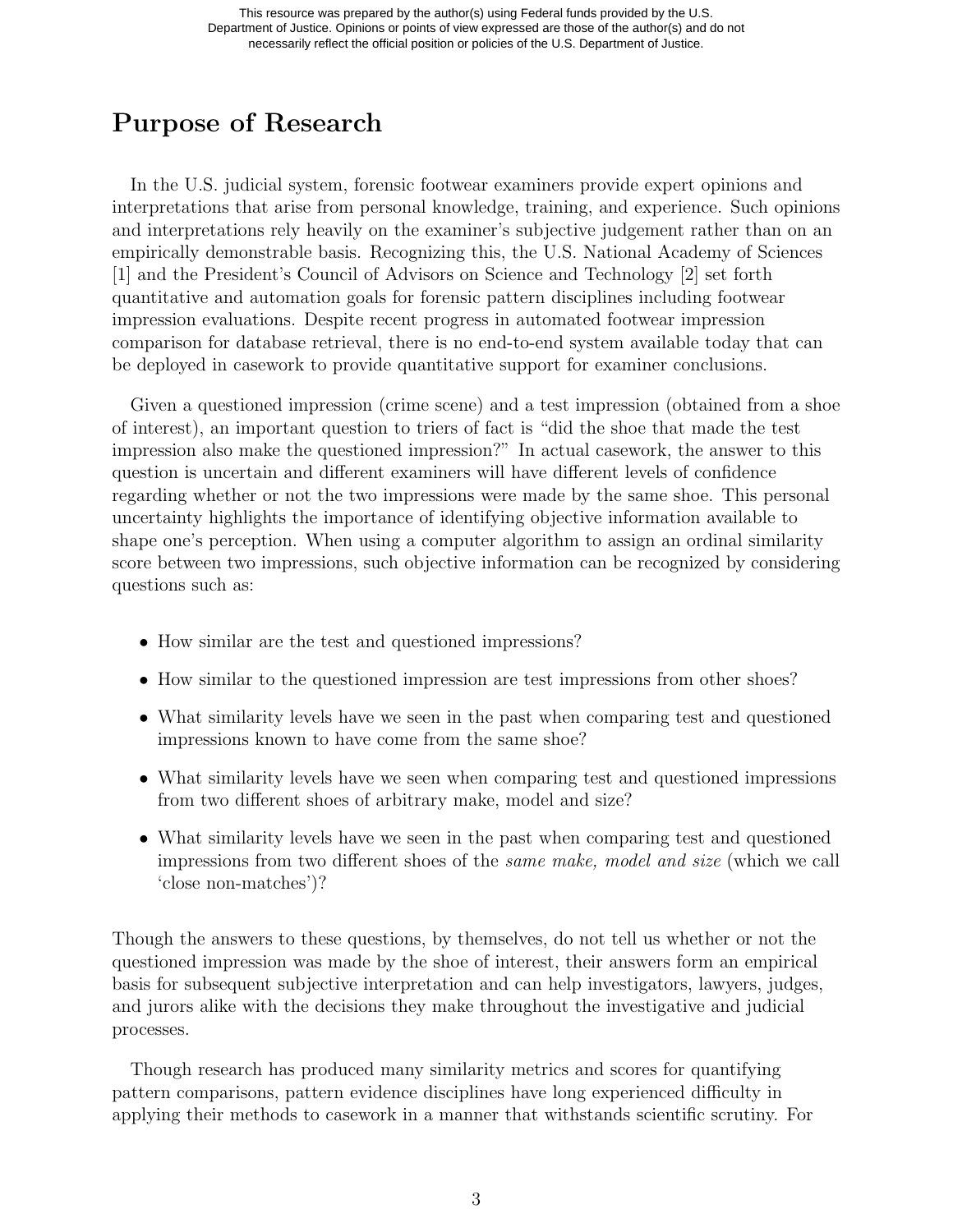instance, score-based likelihood ratios (SLR), the most common approach to weight of evidence assessments based on algorithmic similarity scores, have been, rightfully, the subject of criticism [3].

The goal of our effort has been to research and develop quantitative methods for two-dimensional footwear evidence assessment to assist examiners by providing empirical support for their findings. The effort's purpose has been to provide a path forward for footwear impression evidence evaluation that focuses additional attention on the body of available empirical information. This effort will change the question from "What is the weight of evidence?" to "What relevant information is available to help assess the weight of evidence?" We view this transition as a significant advance for both the footwear impression discipline, and the entire field of pattern evidence.

## Project Design and Methods

Our approach has been to develop an end-to-end system called Footwear Impression Comparison System (FICS). The system is based on a workflow that reduces the potential for bias by eliminating side-by-side human evaluation of the questioned impression and test impressions, parallels the analytic sequence examiners already follow, and provides quantitative support for examiner findings in harmony with the Scientific Working Group for Shoeprint and Tire Tread Evidence (SWGTREAD) conclusion scale [4]. The first version of this end-to-end workflow was made into a proof-of-concept graphical user interface (GUI) application, which is described in [5, 6, 7]. An additional paper [8] details subsequent work to replace each component of the initial version focusing on performance and casework utility.

Throughout the remainder of this document we abbreviate "questioned impression" as Q and "test impression" as K.

Preliminary testing of the existing workflow components was performed using several sets of data, including impressions obtained with the Everspry EverOS scanner [9], from the West Virginia University (WVU) Footwear Impression Data [10], from the CSAFE longitudinal footwear database [11], eight realistic mock crime scene impressions (Qs) collected in our lab, and other impressions collected in our lab. The eight mock crime scene impressions are intended to represent a variety of case-like conditions and appear in the top panel of Figure [1.](#page-5-0) Each Q was made from one of 6 different size-9.5 Nike Dual Fusion St 2 shoes (3 pairs, which had been worn by the same person) and compared to  $\mathbf{K}s$  from each of the 6 shoes. When being compared to a  $\mathbf Q$  from the opposite foot, a **K** was flipped to appear as belonging to the same foot as Q. All Ks, which are originally loaded as grayscale images, are thresholded and binarized after alignment, to obtain binary contact/noncontact maps. The lower panel of Figure [1](#page-5-0) shows an example  $\bf{K}$  from each of the six shoes after removing a Nike symbol in the heel of each impression that would have shown when  $\bf{K}$  had been flipped, along with an illustration of the region of interest (ROI) for an impression,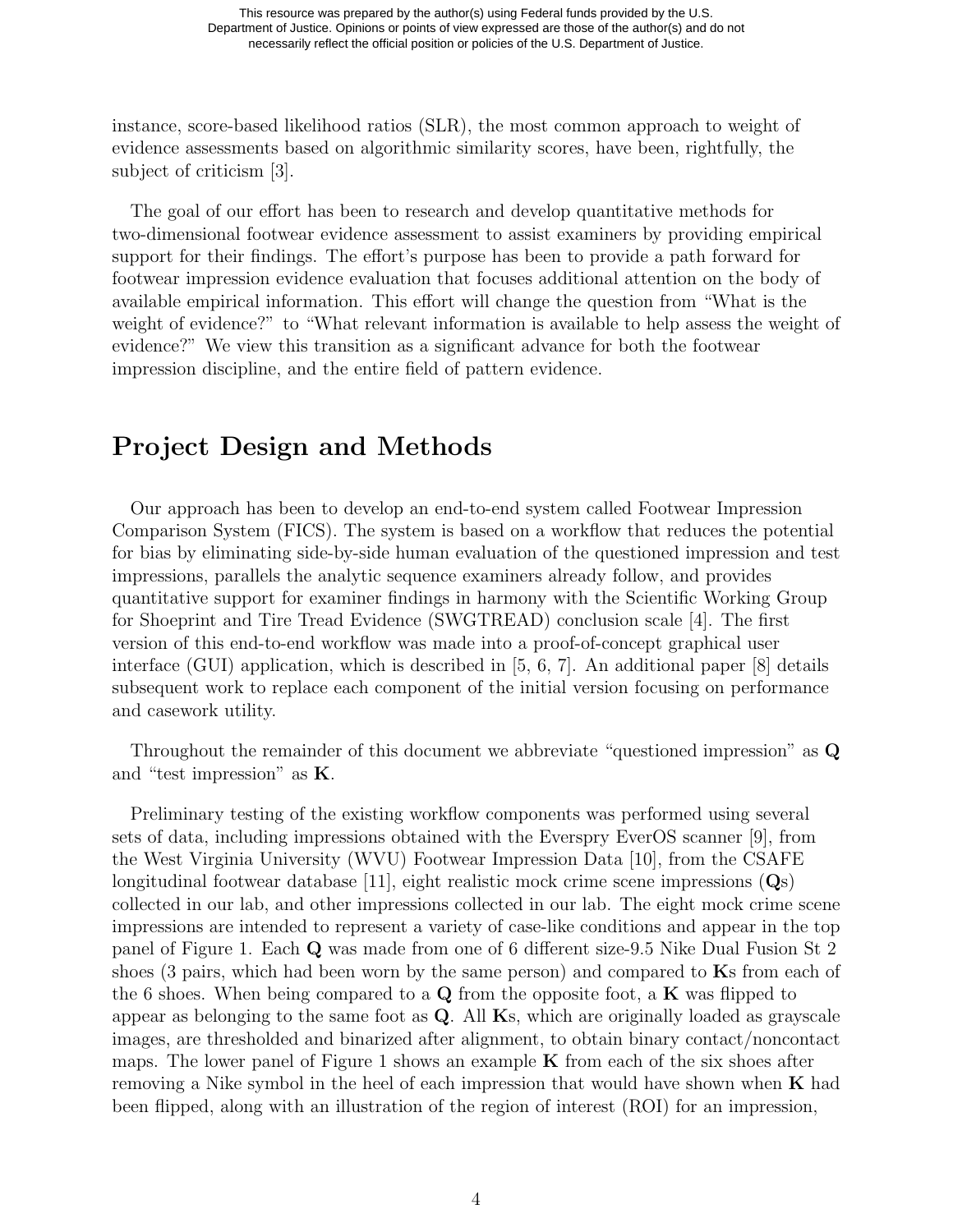which is automatically produced using an alpha hull region completion [12] applied to a thresholded version of  $K$  or to a binary contact markup of  $Q$ .



<span id="page-5-0"></span>Figure 1: Top: Qs used in preliminary workflow tests. From left to right: Electrostatic lift from paper, gel lift of synthetic blood on tile treated with acid fuchsin protein, wet impression on desktop treated with magnetic powder, gel lift of wet impression on textured wood treated with aluminum powder, dust impression on glass, gel lift of wet impression on dusty tile, synthetic blood on tile, gel lift of wet impression on tile treated with aluminum powder. Bottom: (Blue) Example Ks from each of 6 different shoes used in preliminary workflow tests; (Black) Example "region of interest" (ROI)

## Results

Annotation: We rely on human pattern interpretation to independently annotate Q and K. Specifically, one user (normally the examiner) examines Q and annotates (1) regions of apparent contact, (2) clarity, or how confident the user is that the contact and non-contact annotations would match the features in a  $\bf{K}$  made from the shoe that left  $\bf{Q}$ , and (3) apparent Randomly Acquired Characteristics (RACs), if any are seen. (These are features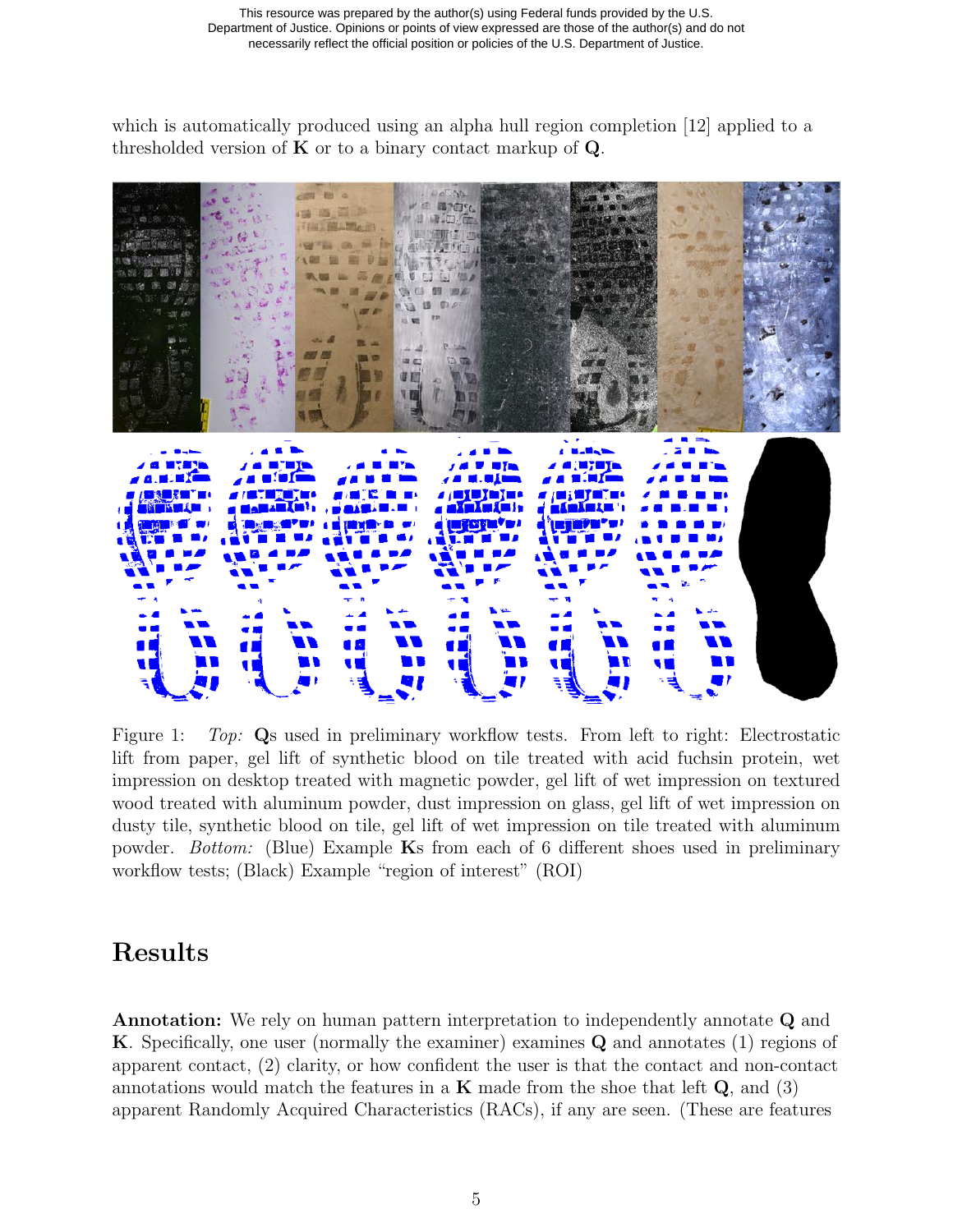on the footwear outsole due to wear such as cuts, scratches, tears, holes, stone holds, etc.) While RAC and contact markups are binary, clarity is currently expressed using a four tiered color scale. From low to high, the colors and their intended meanings are: red - low confidence that a mated  $\bf{K}$  would correspond to the markup in this region; orange confident a mated K would mostly correspond, except near feature edges; yellow confident a mated K would correspond, even near feature edges; green - like yellow, but also any prominent RACs are expected to have left a detectable signature in Q. Figure [2](#page-6-0) shows example contact and clarity markups. Note that blue is not used to indicate a clarity level, but to fully exclude regions that could indicate an impression has been flipped during algorithm testing.



Figure 2: Example markup of Q. From left to right: Q (a gel lift of a wet impression on tile treated with aluminum powder); overlay of  $Q$  and contact markup; contact markup; overlay of Q and clarity markup; clarity markup.

<span id="page-6-0"></span>Ideally, a second user will annotate any  $\mathbf{K}s$  for (1) apparent RAC regions and (2) apparent wear regions, with the aid of looking at the corresponding physical outsole.

Rigid and flexible alignment: We developed rigid and flexible alignment routines to facilitate similarity scores based on pixel to pixel comparison. Rigid alignment is used to find an initial overlay of  $K$  on the binary contact markup of  $Q$  and produces an ordered list of potential ways  $Q$  could fit into  $K$ . In preliminary testing using cropped regions of the eight Qs, the rigid alignment methods effectively placed partials representing at least 20% of the outsole area [8]. After rigid alignment, we apply a flexible alignment routine to accommodate small amounts of distortion that generally occur between any two impressions from the same shoe. Each phase of alignment produces a score that can be used to construct preliminary assessments of the similarity between  $\bf{Q}$  and  $\bf{K}$  in the sense that two dissimilar outsole designs will have low alignment scores, regardless of how one is positioned relative to the other. We combine the alignment score from rigid alignment with the size score below as an initial assessment of the design and size correspondence between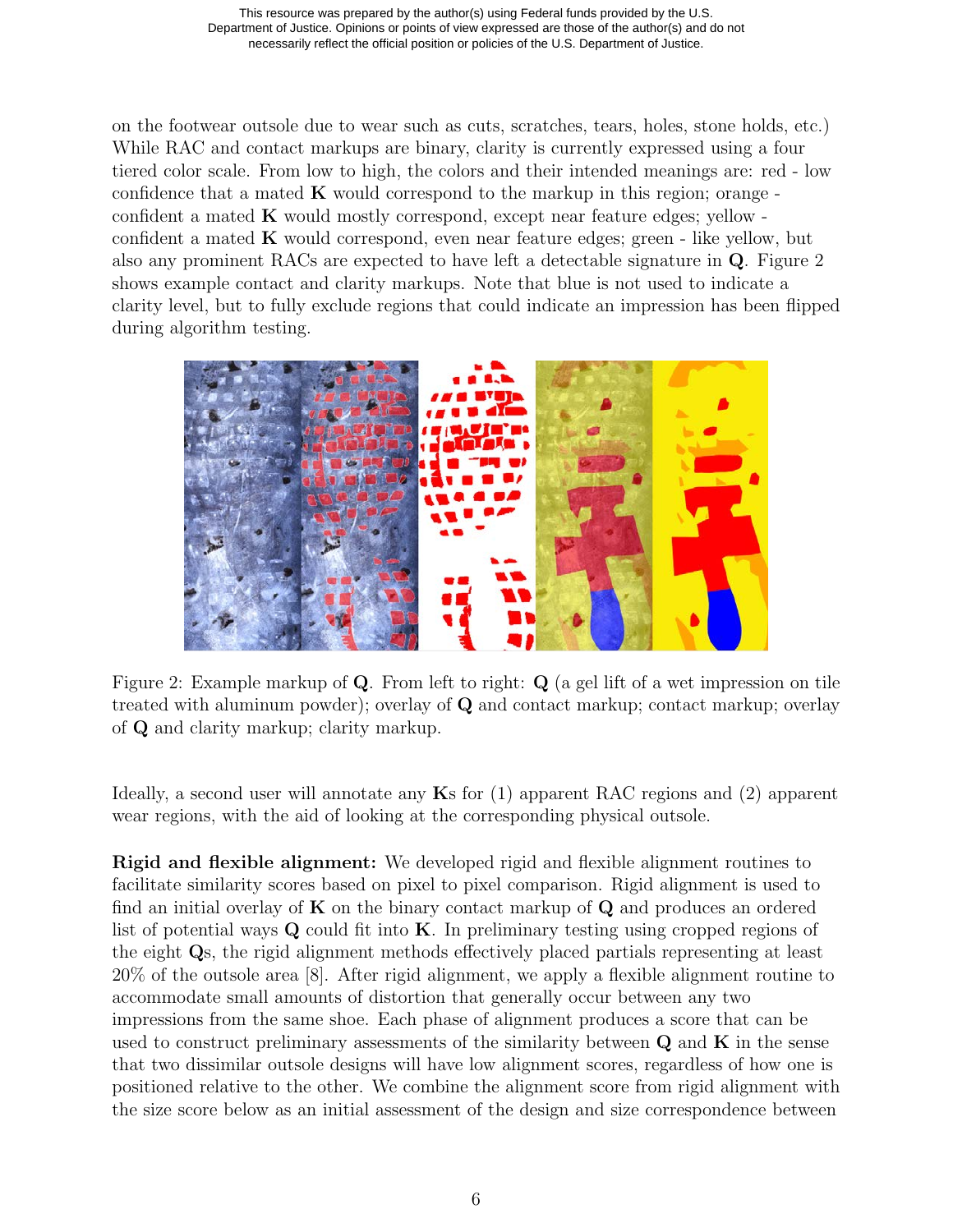### Q and K.

Size score: We evaluate shoe size agreement based on the extent to which flexibly aligning to  $\bf{Q}$  causes  $\bf{K}$  to expand or contract. Negative size scores occur when  $\bf{K}$  contracts and positive scores occur when  $\bf{K}$  expands. To test FICS' potential in evaluating size differences, we marked up two questioned impressions from the CSAFE footwear database [11] and compared each questioned to Ks from 20 size-10 shoes and 20 size-10.5 shoes with the same design. Combining the size and alignment scores showed good ability to discriminate between half-size differences, producing a receiver operating characteristic (ROC) curve with area under the curve (AUC) greater than 94% [8].

Pattern score: Having a pattern score that captures differences in wear is critical for moving towards casework applications, where RAC information is often not available in questioned impressions. We built models to predict the chance that the contact label of a given pixel in  $\bf{Q}$  would differ from the label of the corresponding pixel in  $\bf{K}$  based on the clarity of the pixel in  $Q$ . The models also consider how close the pixel is to an edge in  $K$ , whether it is a contact pixel in  $K$ , and, if so, whether that contact is labeled as wear. For each pixel, we compute the ratio of predictions from models trained on mated reference pairs and close-non-match reference pairs, respectively. Our pattern score is the sum of the logarithm of these ratios across pixels in the overlapping ROIs of  $\bf{Q}$  and  $\bf{K}$ . We used this pattern score to compare each of the eight staged Qs (Figure [2\)](#page-6-0) to five Ks from each shoe (30 total Ks). In every case, the five mated Ks produced the top five pattern scores  $[8]$ , indicating strong discrimination among the six close-non-match shoes across a variety of case-like conditions.

RAC scores: When RACs have been marked in Q or in K, two separate metrics are computed for each marked RAC region. The first is the Jaccard index or Intersection over Union (IoU) [13], which works well when the RAC signature in  $\bf{Q}$  is prominent enough to be recognized, or at least suspected, by the user without having seen the outsole [7]. However, it is generally difficult to isolate potential RACs among the undesired noise inherent in most Qs. For this reason, we have developed a second metric that only relies on the examiner detecting the RAC region in either  $K$  or  $Q$  [7]. This metric is designed to assess the extent to which the RAC region marked in one impression is reflected in the pixel intensities of the other impressions.

Tool for data visualization and score evaluation: For any scoring schemes or metrics, there are always alternatives. For large data sets, it can be tedious and time-consuming to analyze the scoring schemes in detail. To facilitate such analyses, we developed VEMOS (Visual Explorer for Metrics of Similarity) [14]. During score development we can use data visualization techniques available in VEMOS to assess whether chosen metrics match intuition or to spot unexpected behavior. Multiple scoring metrics can be combined with VEMOS to create fused scores with improved discrimination performance. VEMOS data visualization tools will have even greater value during case evaluation, allowing users to easily demonstrate and interrogate the information available in the set of reference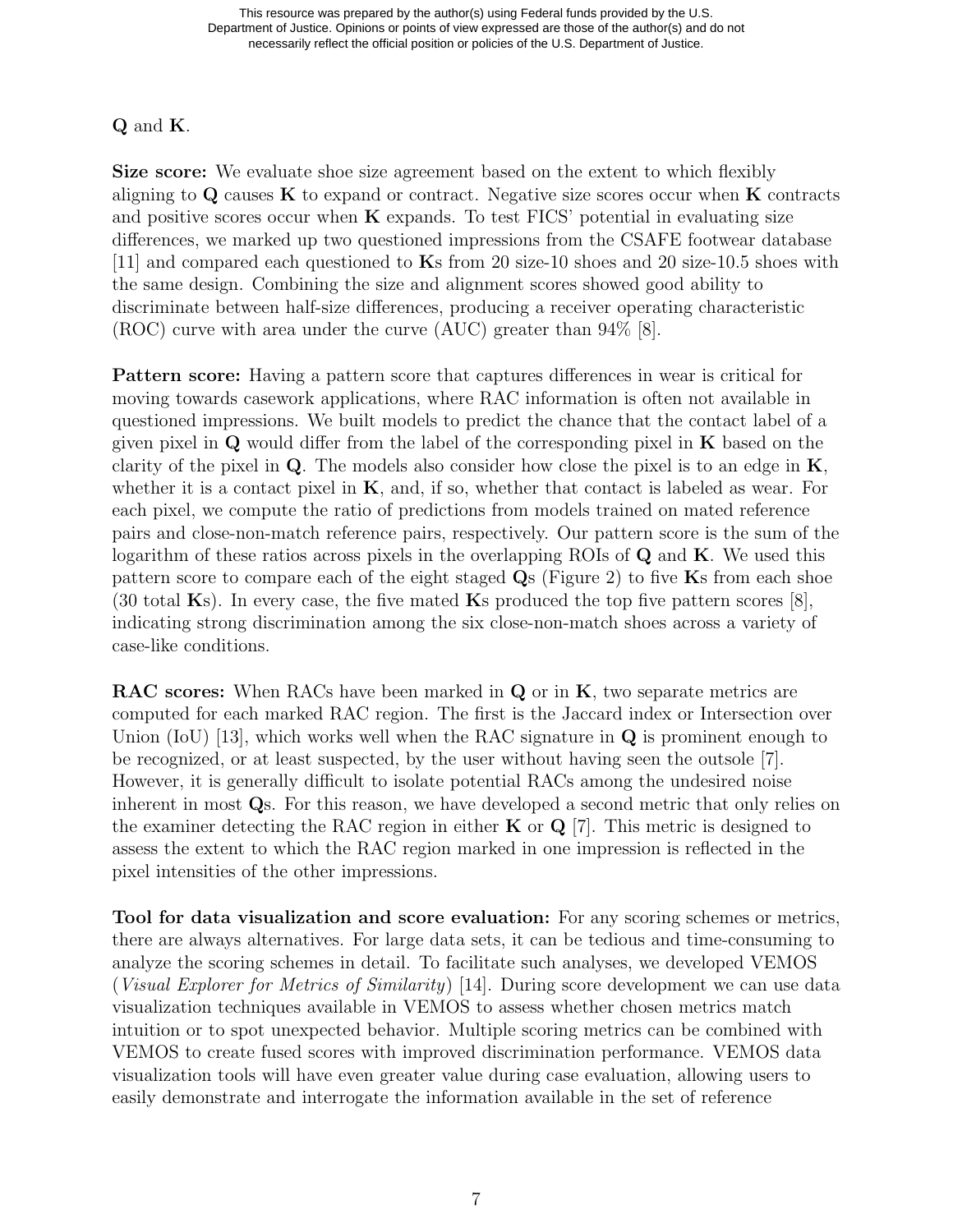comparisons regarding the meaning of scores obtained in casework evaluation. These easy-to-use tools focus additional attention on empirical results, thereby further bolstering the scientific validity of the evidence evaluation process.

Mapping scores to SWGTREAD conclusion scale: Most examiners conduct comparisons using a sequential analysis with stages for design, size, wear, and RACs. We have implemented a parallel sequence for FICS that includes mapping outputs to SWGTREAD conclusions [4]. This provides a way to walk through a data-based decision process for how the considered  $Q$  and  $K$  lead an examiner to a given conclusion. Such a presentation rightfully draws attention to the collection of reference comparisons that have been conducted, any of which could be demonstrated if requested, and can help inform the meaning of the pattern evidence. Details for how scores from various FICS components are placed in different contexts of reference scores and related to conclusion levels can be found in [7].

# Implications for Criminal Justice Policy and Practice in the U.S.

To address concerns expressed within the broader scientific community (2009 NAS report [1], 2016 PCAST report [2]), examiners require a collection of reproducible results capable of serving as the basis of interpretation. Black box studies seek to provide such a collection for expert human comparison. While clearly valuable, results based exclusively on human experts face limitations of within- and between-expert variability and restrictions on the number of test comparisons an examiner can undertake. If computer algorithms could perform sufficiently well, they could provide impartial, quantitative support for examiner conclusions. Unfortunately, computer algorithms of today have not been demonstrated to have similar ability as human experts to discriminate between mated and close non-match footwear impression pairs.

The long-term goal of the research described here is to develop a system that would eventually be used in casework. This system uses a workflow that parallels the scheme examiners already follow, has the potential to reduce bias, and provides quantitative and empirical support for examiner findings in harmony with the SWGTREAD (or similar) conclusion scale.

Successfully completing the long-term research would be a transformative landmark in pattern evidence evaluation. When asked to explain their conclusions, experts could first present a flow chart where the direction taken at each node is related to a demonstrable body of empirical results involving design, size, wear and RAC scores for the current case comparison, where those scores lie in relation to distributions of reference ground-truth-known comparisons, and what that means in terms of eliminating or not eliminating the shoe of interest on the basis of these design, size, wear and RAC scores. If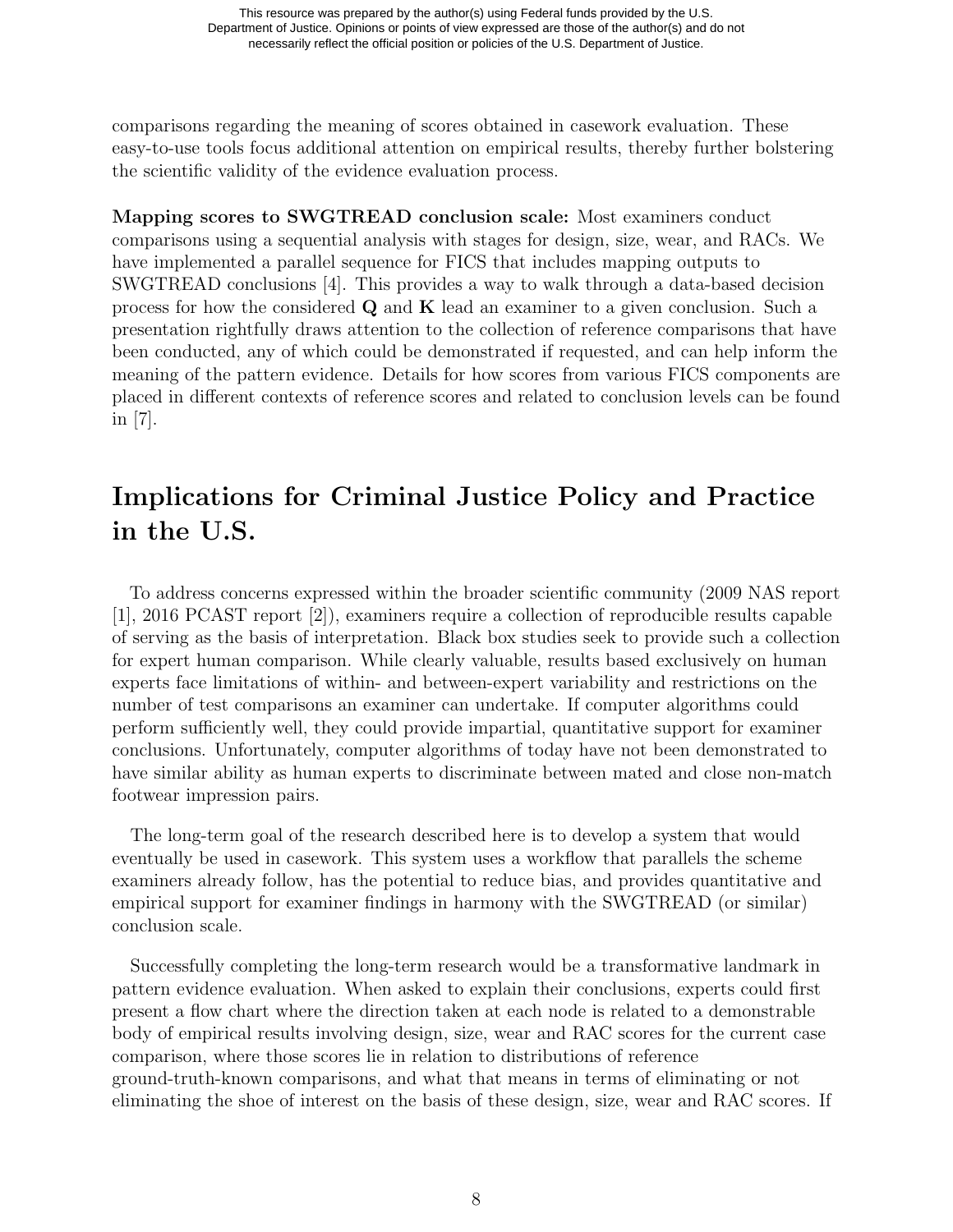pressed, examiners could continue to provide a visual tour through the empirical results obtained in the current case and the body of information provided by the available reference comparison collection, including showing the image sets from the reference comparisons most relevant to the current case. To reduce concerns of bias, the developed system could be applied in such a way that the examiner who interprets and annotates the Q has never seen the shoe of investigative interest or its Ks. Evidence evaluations will have greater repeatability and reproducibility and any disagreement could be traced back to differences in how the original impressions were marked up. Once annotated, a single interpreted image can be used in many automated comparisons. Taken to the extreme, within a reference database every annotated Q could be automatically compared to every annotated K. Automated comparison systems can complete more comparisons than can be accomplished by experts, who must limit participation due to caseloads, conducting fully manual comparisons. In the future, we envision that standard practice for casework would include comparing  $\mathbf{Q}_s$  with an entire blind lineup of  $\mathbf{K}s$  from many shoes, including a shoe of investigative interest. Before that time, achieving the research goals identified in this work will have immediate impact by assisting experts to provide powerful reports and testimony that accurately reflect the information available and withstand scientific scrutiny. This practice will serve as an example to other pattern evidence disciplines for the scientific reporting of comparison algorithm results in casework.

# Products Resulting from Project

## Research Papers

- Gautham Venkatasubramanian, Vighnesh Hegde, Sarala Padi, Hari Iyer and Martin Herman, "Comparing Footwear Impressions that are Close Non-Matches Using Correlation-Based Approaches," Journal of Forensic Sciences, 2021;66(3):890–909. <https://doi.org/10.1111/1556-4029.14658>
- Gautham Venkatasubramanian, Vighnesh Hegde, Steven P. Lund, Hari Iyer and Martin Herman, "Quantitative Evaluation of Footwear Evidence: Initial Workflow for an End-to-End System," Journal of Forensic Sciences, 2021;66(6):2232–2251. <https://doi.org/10.1111/1556-4029.14802>
- Eve Fleisig and Günay Doğan, "VEMOS: A GUI for Evaluation of Similarity Metrics on Complex Data Sets," NIST Technical Note 2160, June 2021. <https://nvlpubs.nist.gov/nistpubs/TechnicalNotes/NIST.TN.2160.pdf>
- Vighnesh Hegde and Steven P. Lund, "Expanding the NIST Footwear Evidence Framework: Revised RAC Scores, Weighting Reference Comparisons, and Mapping Results to Examiner Conclusions," 2021, Presubmission Manuscript.
- Steven P. Lund, "Footwear Impression Comparison System (FICS): A Workflow Built while Focusing on Casework Performance," 2021, *Presubmission Manuscript*.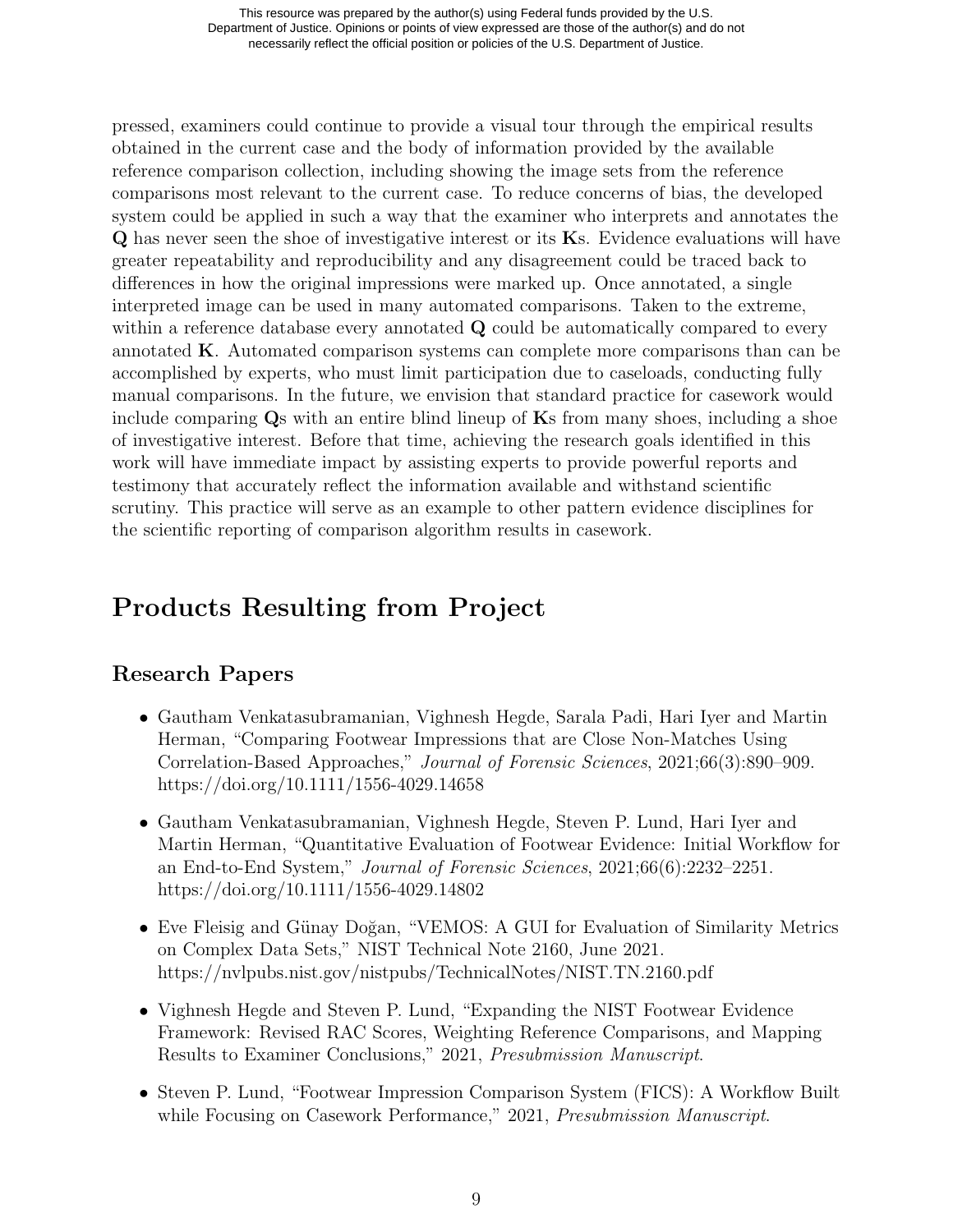### Talks

- Steven Lund, "Quantitative Measures for Footwear Impression Comparisons," 2020 NIJ Forensic Science R&D Symposium, February 18, 2020, Anaheim, CA. Available at: [https://forensiccoe.org/workshop/2020-nij-forensic-science-rd-symposium/](https://forensiccoe.org/workshop/2020-nij-forensic-science-rd-symposium).
- Steven Lund, "NIST Footwear Impression Comparison System," Forensics@NIST 2020, November 5-6, 2020, NIST, Gaithersburg, MD. Available at: [https://www.nist.gov/news-events/events/forensicsnist-2020.](https://www.nist.gov/news-events/events/forensicsnist-2020)

## Software

• Eve Fleisig and Günay Doğan, "VEMOS (Visual Explorer for Metrics of Similarity)," 2020. Software available at: <https://github.com/usnistgov/VEMOS>.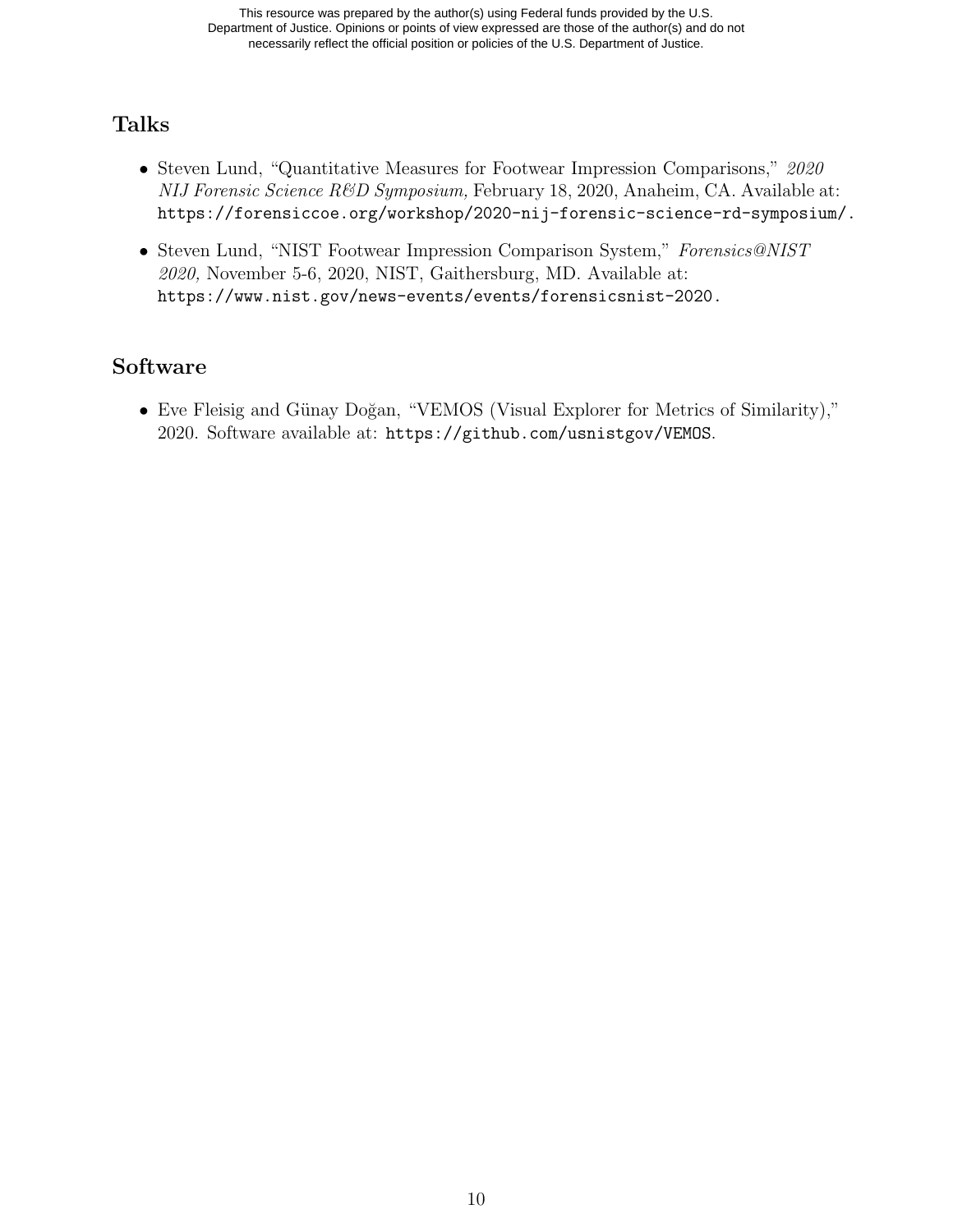# References

- 1. National Research Council. Strengthening forensic science in the United States: a path forward. Committee on Identifying the Needs of the Forensic Sciences Community. Washington, DC: National Academies Press, 2009. Document No.: 228091.
- 2. President's Council of Advisors on Science and Technology (PCAST). Report to the President – Forensic science in criminal courts: ensuring scientific validity of feature-comparison methods. Washington, DC: Executive Office of the President of the United States, 2016 Sep.
- 3. Neumann C. Defence Against the Modern Arts: the Curse of Statistics–FRStat. arXiv preprint arXiv:190801408, 2019.
- 4. SWGTREAD. Range of Conclusions Standard for Footwear and Tire Impression Examinations. Scientific Working Group for Shoeprint and Tire Tread Evidence, 2013 Mar. [https://www.nist.gov/system/files/documents/2016/10/26/swgtread\\_10\\_range\\_of\\_](https://www.nist.gov/system/files/documents/2016/10/26/swgtread_10_range_of) conclusions\_standard\_for\_footwear\_and\_tire\_impression\_examinations\_201303.pdf.
- 5. Venkatasubramanian G, Hegde V, Lund S, Iyer H, Herman M. Quantitative Evaluation of Footwear Evidence: Initial Workflow for an End-to-End System. J Forensic Sci 2021;66(6):2232–2251. doi: org/10.1111/1556-4029.14802
- 6. Venkatasubramanian G, Hegde V, Padi S, Iyer H, Herman M. Comparing Footwear Impressions that are Close Non-Matches Using Correlation-Based Approaches. J Forensic Sci 2021;66(3):890-909. doi: 10.1111/1556-4029.14658.
- 7. Hegde V, Lund S. Expanding the NIST Footwear Evidence Framework: Revised RAC Scores, Weighting Reference Comparisons, and Mapping Results to Examiner Conclusions. Presubmission Manuscript, 2021.
- 8. Lund S. Footwear Impression Comparison System (FICS): a Workflow Built while Focusing on Casework Performance. Presubmission Manuscript, 2021.
- 9. EverOS V1.0. Dalian Everspry Sci & Tech Co., Ltd., 2020. <http://www.everspry.com/en/products/products> 03.htm
- 10. Richetelli N, Lee MC, Lasky CA, Gump ME, Speir JA. Classification of Footwear Outsole Patterns using Fourier Transform and Local Interest Points. Forensic Sci Int. 2017; 275:102–109. doi: 10.1016/j.forsciint.2017.02.030.
- 11. Center for Statistics and Applications in Forensic Evidence (CSAFE). Longitudinal Shoe Outsole Impression Study; 2019. Available from: [https://forensicstats.org/shoeoutsoleimpressionstudy/](https://forensicstats.org/shoeoutsoleimpressionstudy).
- 12. Edelsbrunner H, Kirkpatrick D, Seidel R. On the Shape of a Set of Points in the Plane. IEEE Transactions on Information Theory. 1983; 29(4):551–559.